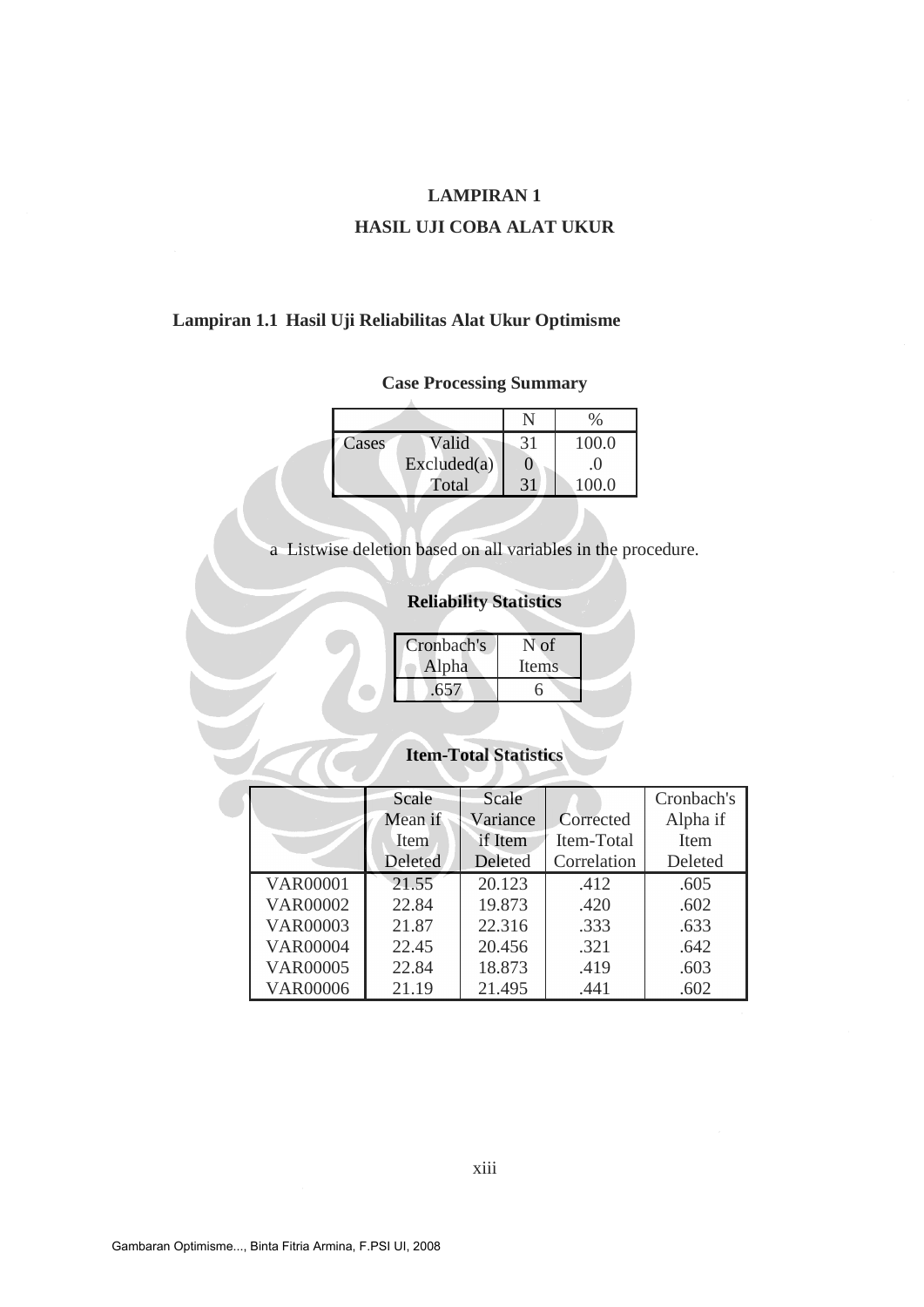## **Lampiran 1.2 Hasil Uji Validitas**

### **Correlations**

|                     |                        | <b>VAR</b><br>00001 | VAR <sub>0</sub><br>0002 | VAR <sub>0</sub><br>0003 | VAR <sub>0</sub><br>0004 | VAR <sub>0</sub><br>0005 | VAR <sub>0</sub><br>0006 | skortotal    |
|---------------------|------------------------|---------------------|--------------------------|--------------------------|--------------------------|--------------------------|--------------------------|--------------|
|                     |                        |                     |                          |                          |                          |                          |                          |              |
| <b>VAR000</b><br>01 | Pearson<br>Correlation | $\mathbf{1}$        | .123                     | .205                     | .143                     | .289                     | $.604**$                 | $.629**$     |
|                     | Sig. $(2-$<br>tailed)  |                     | .511                     | .267                     | .444                     | .115                     | .000                     | .000         |
|                     | N                      | 31                  | 31                       | 31                       | 31                       | 31                       | 31                       | 31           |
| <b>VAR000</b><br>02 | Pearson<br>Correlation | .123                | $\mathbf{1}$             | .332                     | .447*                    | .303                     | .061                     | $.639**$     |
|                     | $Sig. (2-$<br>tailed)  | .511                |                          | .068                     | .012                     | .098                     | .744                     | .000         |
|                     | N                      | 31                  | 31                       | 31                       | 31                       | 31                       | 31                       | 31           |
| <b>VAR000</b><br>03 | Pearson<br>Correlation | .205                | .332                     | $\mathbf{1}$             | .068                     | .183                     | .316                     | $.532**$     |
|                     | $Sig. (2-$<br>tailed)  | .267                | .068                     |                          | .717                     | .325                     | .083                     | .002         |
|                     | $\overline{N}$         | 31                  | 31                       | 31                       | 31                       | 31                       | 31                       | 31           |
| <b>VAR000</b><br>04 | Pearson<br>Correlation | .143                | $.447*$                  | .068                     | $\overline{1}$           | .225                     | .106                     | .580**       |
|                     | $Sig. (2-$<br>tailed)  | .444                | .012                     | .717                     |                          | .224                     | .571                     | .001         |
|                     | N                      | 31                  | 31                       | 31                       | 31                       | 31                       | 31                       | 31           |
| <b>VAR000</b><br>05 | Pearson<br>Correlation | .289                | .303                     | .183                     | .225                     | $\mathbf{1}$             | .313                     | $.661**$     |
|                     | Sig. $(2 -$<br>tailed) | .115                | .098                     | .325                     | .224                     |                          | .087                     | .000         |
|                     | N                      | 31                  | 31                       | 31                       | 31                       | 31                       | 31                       | 31           |
| <b>VAR000</b><br>06 | Pearson<br>Correlation | $.604*$<br>$\ast$   | .061                     | .316                     | .106                     | .313                     | $\mathbf{1}$             | $.612**$     |
|                     | Sig. $(2-$<br>tailed)  | .000                | .744                     | .083                     | .571                     | .087                     |                          | .000         |
|                     | $\mathbf N$            | 31                  | 31                       | 31                       | 31                       | 31                       | 31                       | 31           |
| skortotal           | Pearson<br>Correlation | $.629*$<br>$\ast$   | $.639**$                 | $.532**$                 | $.580**$                 | $.661**$                 | $.612**$                 | $\mathbf{1}$ |
|                     | $Sig. (2-$<br>tailed)  | .000                | .000                     | .002                     | .001                     | .000                     | .000                     |              |
|                     | N                      | 31                  | 31                       | 31                       | 31                       | 31                       | 31                       | 31           |

\*\* Correlation is significant at the 0.01 level (2-tailed).

\* Correlation is significant at the 0.05 level (2-tailed).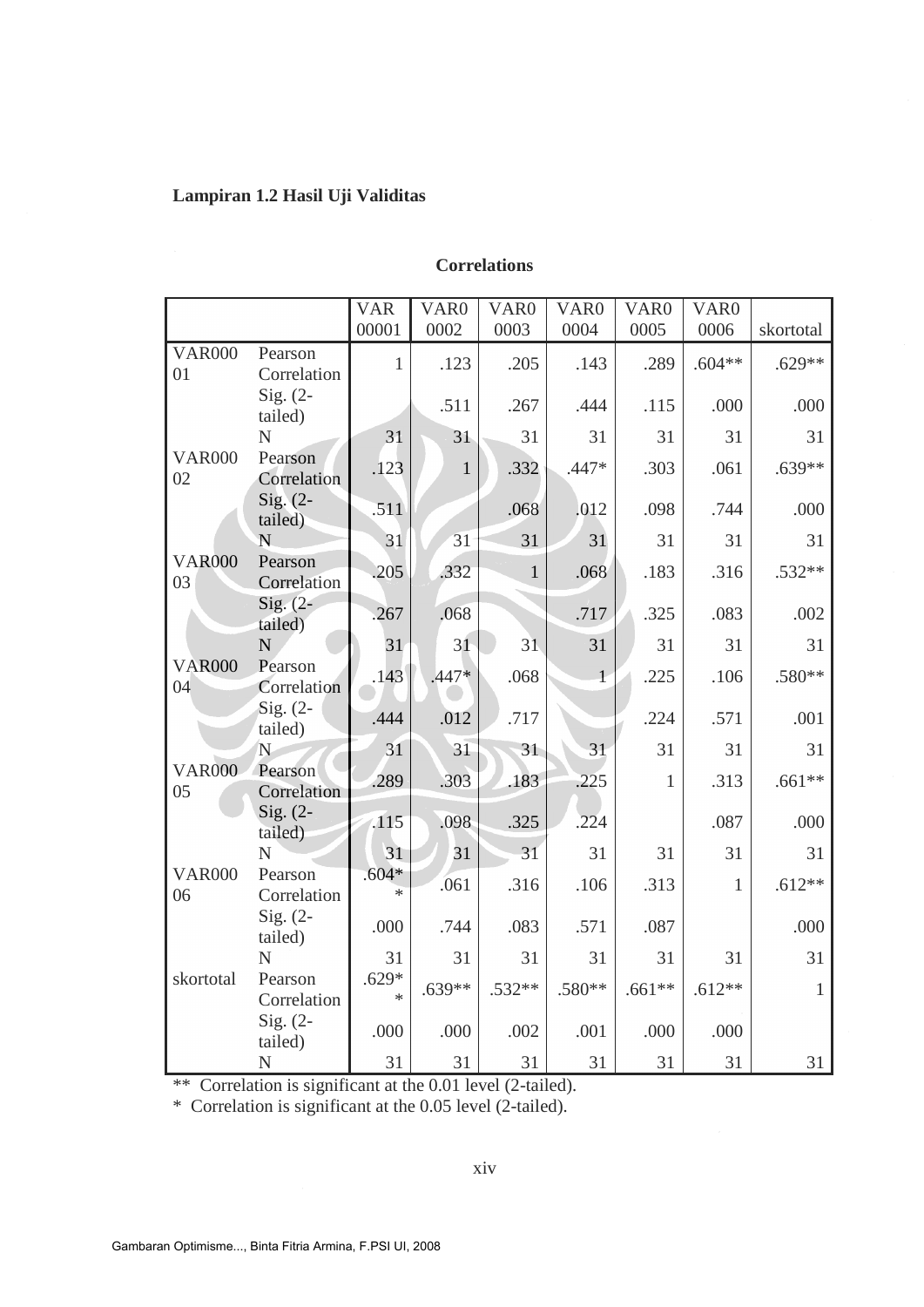# **NORMA**

#### **Statistics**

#### skortotal

| Ν           | Valid   | 126   |
|-------------|---------|-------|
|             | Missing | 2     |
| Mean        |         | 25.34 |
| Median      | 25.00   |       |
| Mode        |         | 25    |
| Percentiles | 33.33   | 24.00 |
|             | 66.67   | 27.00 |
|             |         |       |

|         |          | Frequency      | Percent | <b>Valid Percent</b> | Cumulative<br>Percent |
|---------|----------|----------------|---------|----------------------|-----------------------|
| Valid   | 12       | 1              | .8      | 8.5                  | .8                    |
|         | 18       |                | 8.5     | .8                   | 1.6                   |
|         | 19       | 2              | 1.6     | 1.6                  | 3.2                   |
|         | 20       | $\overline{2}$ | 1.6     | 1.6                  | 4.8                   |
|         | 21       | $\overline{7}$ | 5.5     | 5.6                  | 10.3                  |
|         | $22^{2}$ | $\overline{4}$ | 3.1     | 3.2                  | 13.5                  |
|         | 23       | 11             | 8.6     | 8.7                  | 22.2                  |
|         | 24       | 19             | 14.8    | 15.1                 | 37.3                  |
|         | 25       | 21             | 16.4    | 16.7                 | 54.0                  |
|         | 26       | 14             | 10.9    | 11.1                 | 65.1                  |
|         | 27       | 15             | 11.7    | 11.9                 | 77.0                  |
|         | 28       | 12             | 9.4     | 9.5                  | 86.5                  |
|         | 29       | 9              | 7.0     | 7.1                  | 93.7                  |
|         | 30       | $\overline{4}$ | 3.1     | 3.2                  | 96.8                  |
|         | 31       | $\mathbf{1}$   | 8.5     | .8                   | 97.6                  |
|         | 32       | 1              | 8.5     | .8                   | 98.4                  |
|         | 33       | 1              | .8      | .8                   | 99.2                  |
|         | 34       | 1              | .8      | 8.5                  | 100.0                 |
|         | Total    | 126            | 98.4    | 100.0                |                       |
| Missing | System   | 2              | 1.6     |                      |                       |
|         | Total    | 128            | 100.0   |                      |                       |

**skortotal**

xv

Ì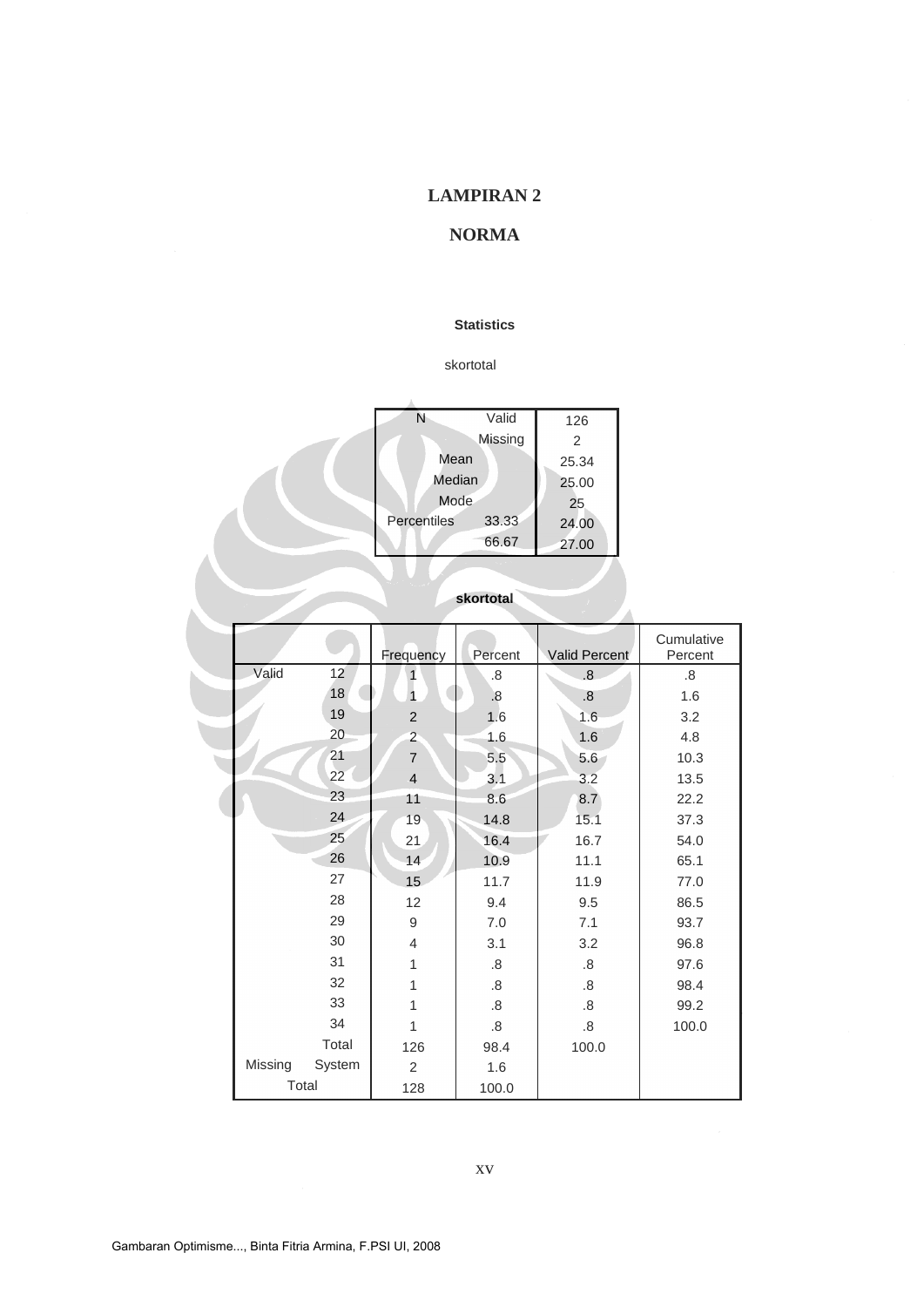### **GAMBARAN UMUM SUBYEK**

## **Lampiran 4.1 Gambaran umum subyek dengan metode TC murni**

|       |       |                | umur    |                      |                       |
|-------|-------|----------------|---------|----------------------|-----------------------|
|       |       | Frequency      | Percent | <b>Valid Percent</b> | Cumulative<br>Percent |
| Valid | 21    | 5              | 16.1    | 16.1                 | 16.1                  |
|       | 22    | $\mathbf 1$    | 3.2     | 3.2                  | 19.4                  |
|       | 23    | 1              | 3.2     | 3.2                  | 22.6                  |
|       | 24    | $\mathbf{1}$   | 3.2     | 3.2                  | 25.8                  |
|       | 25    | 1              | 3.2     | 3.2                  | 29.0                  |
|       | 26    | $\overline{4}$ | 12.9    | 12.9                 | 41.9                  |
|       | 27    | $\overline{2}$ | 6.5     | 6.5                  | 48.4                  |
|       | 28    | $\overline{2}$ | 6.5     | 6.5                  | 54.8                  |
|       | 29    | 5              | 16.1    | 16.1                 | 71.0                  |
|       | 30    | 1              | 3.2     | 3.2                  | 74.2                  |
|       | 31    | 3              | 9.7     | 9.7                  | 83.9                  |
|       | 33    | $\overline{3}$ | 9.7     | 9.7                  | 93.5                  |
|       | 34    | 1              | 3.2     | 3.2                  | 96.8                  |
|       | 35    | 1              | 3.2     | 3.2                  | 100.0                 |
|       | Total | 31             | 100.0   | 100.0                |                       |

|       |       | Frequency | Percent | <b>Valid Percent</b> | Cumulative<br>Percent |
|-------|-------|-----------|---------|----------------------|-----------------------|
| Valid | No    | 16        | 51.6    | 51.6                 | 51.6                  |
|       | Ya    | 15        | 48.4    | 48.4                 | 100.0                 |
|       | Total | 31        | 100.0   | 100.0                |                       |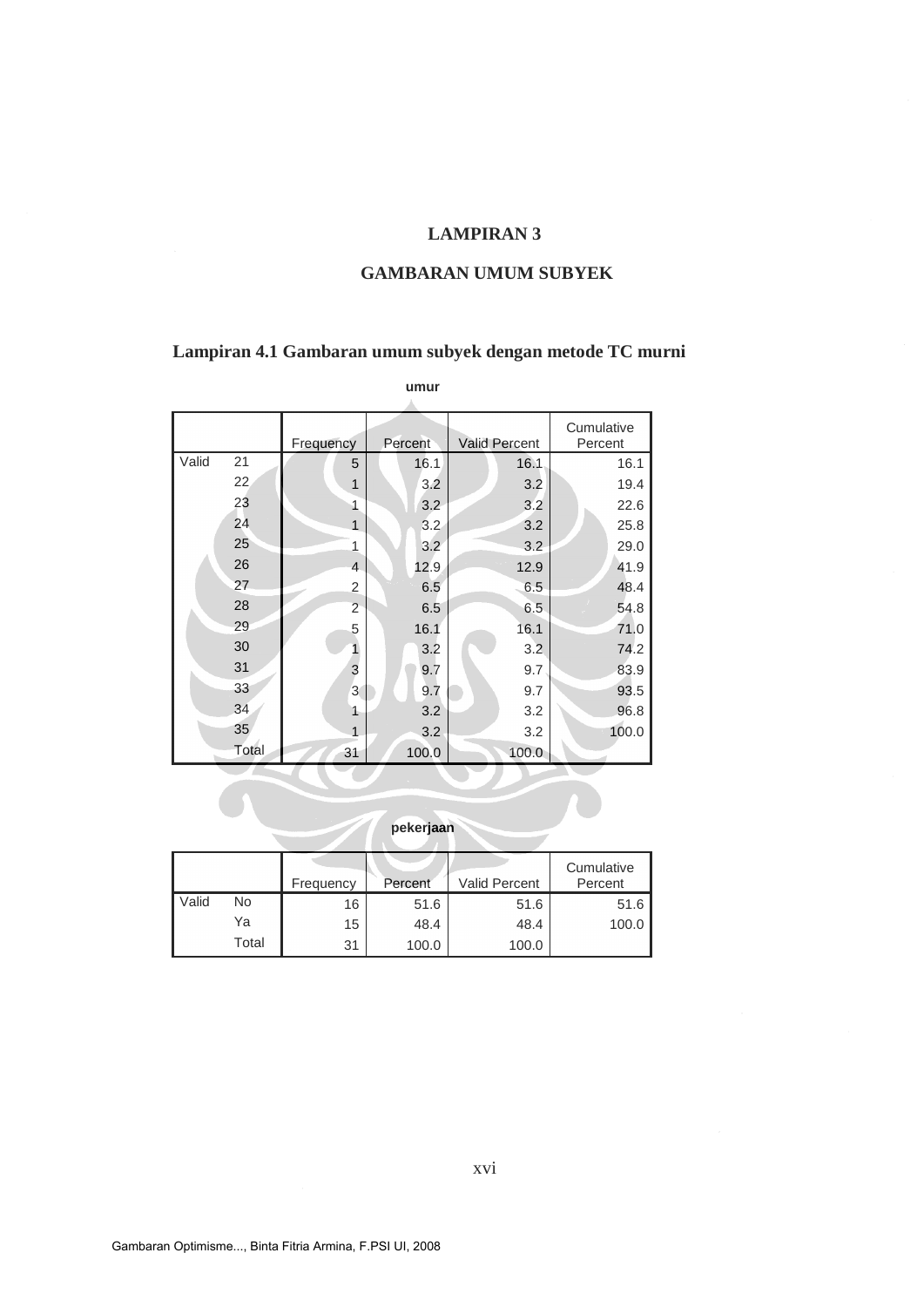#### **pendakhir**

|       |                | Frequency | Percent | <b>Valid Percent</b> | Cumulative<br>Percent |
|-------|----------------|-----------|---------|----------------------|-----------------------|
| Valid | d <sub>3</sub> | 5         | 16.1    | 16.1                 | 16.1                  |
|       | s1             | 10        | 32.3    | 32.3                 | 48.4                  |
|       | s2             | 1         | 3.2     | 3.2                  | 51.6                  |
|       | Sma            | 14        | 45.2    | 45.2                 | 96.8                  |
|       | Smp            | 1         | 3.2     | 3.2                  | 100.0                 |
|       | Total          | 31        | 100.0   | 100.0                |                       |

|                | Frequency      | Percent | Valid Percent | Cumulative<br>Percent |
|----------------|----------------|---------|---------------|-----------------------|
| Valid<br>1     | $\overline{1}$ | 3.2     | 3.2           | 3.2                   |
| $\overline{c}$ | 1              | 3.2     | 3.2           | 6.5                   |
| $\overline{4}$ |                | 3.2     | 3.2           | 9.7                   |
| 5              |                | 3.2     | 3.2           | 12.9                  |
| 6              | 1              | 3.2     | 3.2           | 16.1                  |
| $\overline{7}$ | 1              | 3.2     | 3.2           | 19.4                  |
| 9              | $\overline{4}$ | 12.9    | 12.9          | 32.3                  |
| 10             | $\,8\,$        | 25.8    | 25.8          | 58.1                  |
| 11             | 5              | 16.1    | 16.1          | 74.2                  |
| 12             | 1              | 3.2     | 3.2           | 77.4                  |
| 13             | $\overline{1}$ | 3.2     | 3.2           | 80.6                  |
| 14             | 1              | 3.2     | 3.2           | 83.9                  |
| 15             | $\overline{1}$ | 3.2     | 3.2           | 87.1                  |
| 16             | 1              | 3.2     | 3.2           | 90.3                  |
| 18             | 1              | 3.2     | 3.2           | 93.5                  |
| 19             | $\overline{2}$ | 6.5     | 6.5           | 100.0                 |
| Total          | 31             | 100.0   | 100.0         |                       |

## **lamapakai**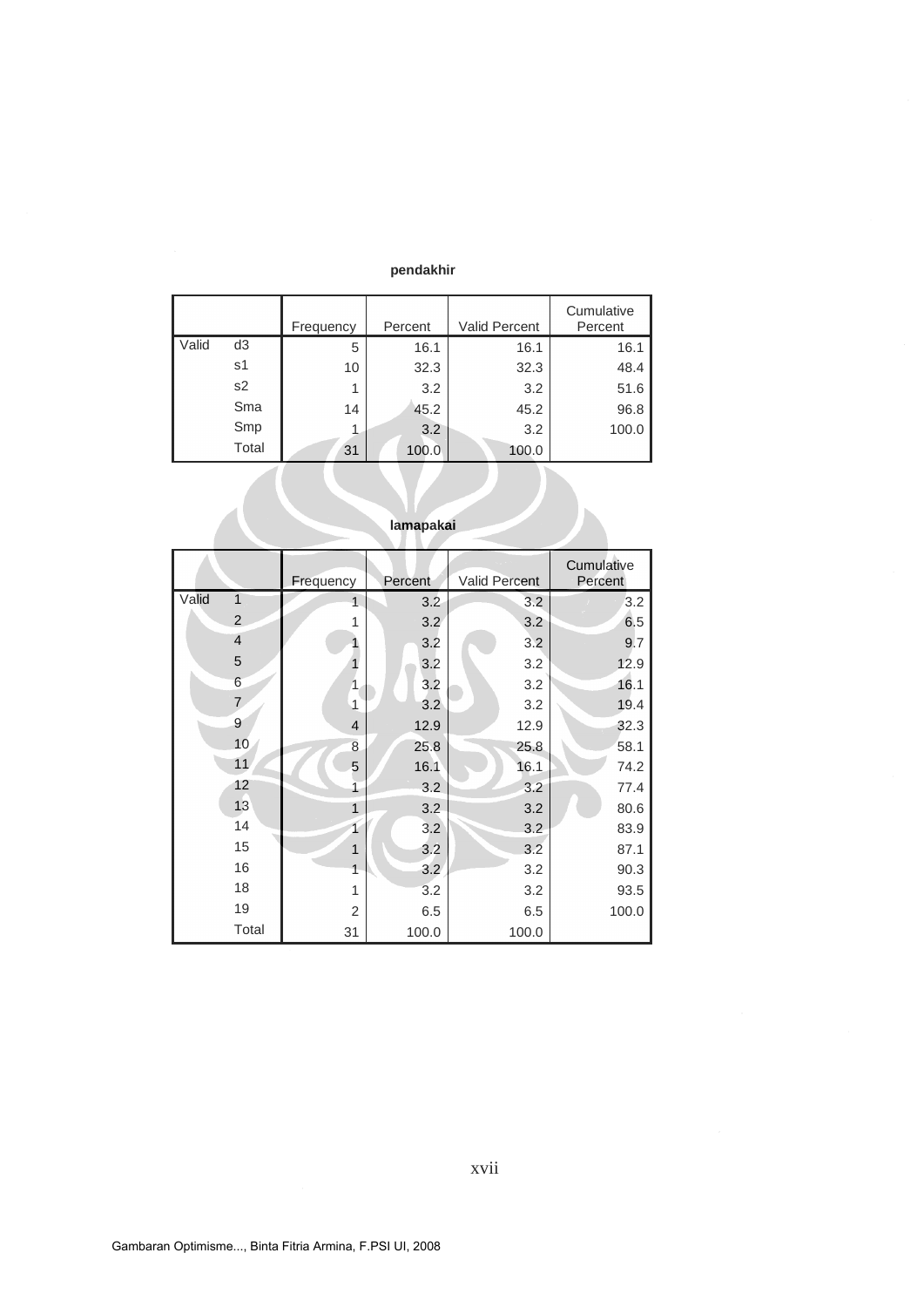| lamaberhenti |  |
|--------------|--|
|--------------|--|

|                   |                | Frequency      | Percent | Valid Percent | Cumulative<br>Percent |  |
|-------------------|----------------|----------------|---------|---------------|-----------------------|--|
| Valid             | 1              | $\overline{2}$ | 6.5     | 6.5           | 6.5                   |  |
|                   | $\overline{2}$ | 3              | 9.7     | 9.7           | 16.1                  |  |
|                   | 3              | $\overline{2}$ | 6.5     | 6.5           | 22.6                  |  |
|                   | $\overline{4}$ | 4              | 12.9    | 12.9          | 35.5                  |  |
|                   | 5              | 3              | 9.7     | 9.7           | 45.2                  |  |
|                   | 6              | 1              | 3.2     | 3.2           | 48.4                  |  |
|                   | 8              | 2              | 6.5     | 6.5           | 54.8                  |  |
|                   | 9              | $\mathbf{1}$   | 3.2     | 3.2           | 58.1                  |  |
|                   | 10             | $\overline{1}$ | 3.2     | 3.2           | 61.3                  |  |
|                   | 12             | 5              | 16.1    | 16,1          | 77.4                  |  |
|                   | 15             | $\mathbf{1}$   | 3.2     | 3.2           | 80.6                  |  |
|                   | 16             | $\overline{1}$ | 3.2     | 3.2           | 83.9                  |  |
|                   | 17             | 1              | 3.2     | 3.2           | 87.1                  |  |
|                   | 18             | $\overline{c}$ | 6.5     | 6.5           | 93.5                  |  |
|                   | 19             | $\overline{2}$ | 6.5     | 6.5           | 100.0                 |  |
|                   | Total          | 31             | 100.0   | 100.0         |                       |  |
| pengalamandirehab |                |                |         |               |                       |  |

# **pengalamandirehab**

|              | Frequency      | Percent | <b>Valid Percent</b> | Cumulative<br>Percent |
|--------------|----------------|---------|----------------------|-----------------------|
| Valid        | 11             | 35.5    | 35.5                 | 35.5                  |
| 2            | 7              | 22.6    | 22.6                 | 58.1                  |
| $\mathbf{3}$ | 3              | 9.7     | 9.7                  | 67.7                  |
| 4            | $\overline{4}$ | 12.9    | 12.9                 | 80.6                  |
| 5            | 1              | 3.2     | 3.2                  | 83.9                  |
| 6            | $\overline{2}$ | 6.5     | 6.5                  | 90.3                  |
| 7            | 1              | 3.2     | 3.2                  | 93.5                  |
| 8            | 1              | 3.2     | 3.2                  | 96.8                  |
| 11           | 1              | 3.2     | 3.2                  | 100.0                 |
| Total        | 31             | 100.0   | 100.0                |                       |

|       |         | Frequency | Percent | <b>Valid Percent</b> | Cumulative<br>Percent |
|-------|---------|-----------|---------|----------------------|-----------------------|
| Valid | primary | 20        | 64.5    | 64.5                 | 64.5                  |

xviii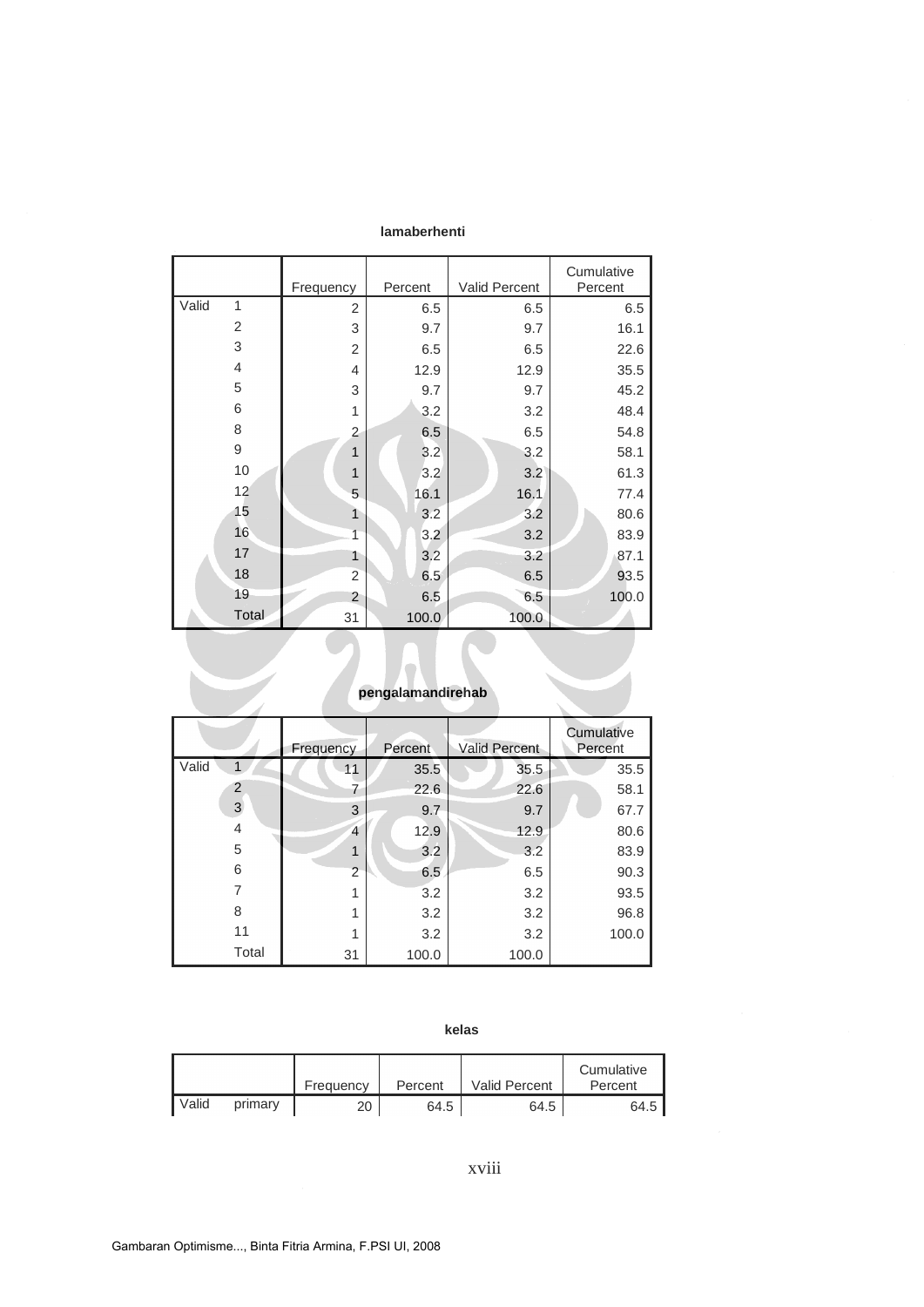| re-entry | $\boldsymbol{A}$ | 35.5  | 35.5  | 100.0 |
|----------|------------------|-------|-------|-------|
| ⊤otal    | ົ                | 100.0 | 100.0 |       |

|  | Lampiran 4.2 Gambaran umum subyek dengan metode TC campuran |  |  |  |
|--|-------------------------------------------------------------|--|--|--|
|  |                                                             |  |  |  |

|       |       |                |         |                      | Cumulative |
|-------|-------|----------------|---------|----------------------|------------|
|       |       | Frequency      | Percent | <b>Valid Percent</b> | Percent    |
| Valid | 21    | 3              | 3.2     | 3.2                  | 3.2        |
|       | 22    | $\overline{7}$ | 7.4     | 7.4                  | 10.5       |
|       | 23    | $\overline{7}$ | 7.4     | 7.4                  | 17.9       |
|       | 24    | $\overline{4}$ | 4.2     | 4.2                  | 22.1       |
|       | 25    | 11             | 11.6    | 11.6                 | 33.7       |
|       | 26    | 9              | 9.5     | 9.5                  | 43.2       |
|       | 27    | 16             | 16.8    | 16.8                 | 60.0       |
|       | 28    | $\overline{9}$ | 9.5     | 9.5                  | 69.5       |
|       | 29    | $\overline{7}$ | 7.4     | 7.4                  | 76.8       |
|       | 30    | 5              | 5.3     | 5.3                  | 82.1       |
|       | 31    | $\overline{1}$ | 1.1     | 1.1                  | 83.2       |
|       | 32    | 5              | 5.3     | 5.3                  | 88.4       |
|       | 33    | $\overline{2}$ | 2.1     | 2.1                  | 90.5       |
|       | 34    | 2              | 2.1     | 2.1                  | 92.6       |
|       | 35    | 1              | 1.1     | 1.1                  | 93.7       |
|       | 36    | $\overline{c}$ | 2.1     | 2.1                  | 95.8       |
|       | 37    | 1              | 1.1     | 1.1                  | 96.8       |
|       | 38    | 1              | 1.1     | 1.1                  | 97.9       |
|       | 39    | 1              | 1.1     | 1.1                  | 98.9       |
|       | 40    | $\overline{1}$ | 1.1     | 1.1                  | 100.0      |
|       | Total | 95             | 100.0   | 100.0                |            |

#### **umur**

# **Status pekerjaan**

|       |       | Frequency | Percent | <b>Valid Percent</b> | Cumulative<br>Percent |
|-------|-------|-----------|---------|----------------------|-----------------------|
| Valid | No    | 43        | 45.3    | 45.3                 | 45.3                  |
|       | Ya    | 52        | 54.7    | 54.7                 | 100.0                 |
|       | Total | 95        | 100.0   | 100.0                |                       |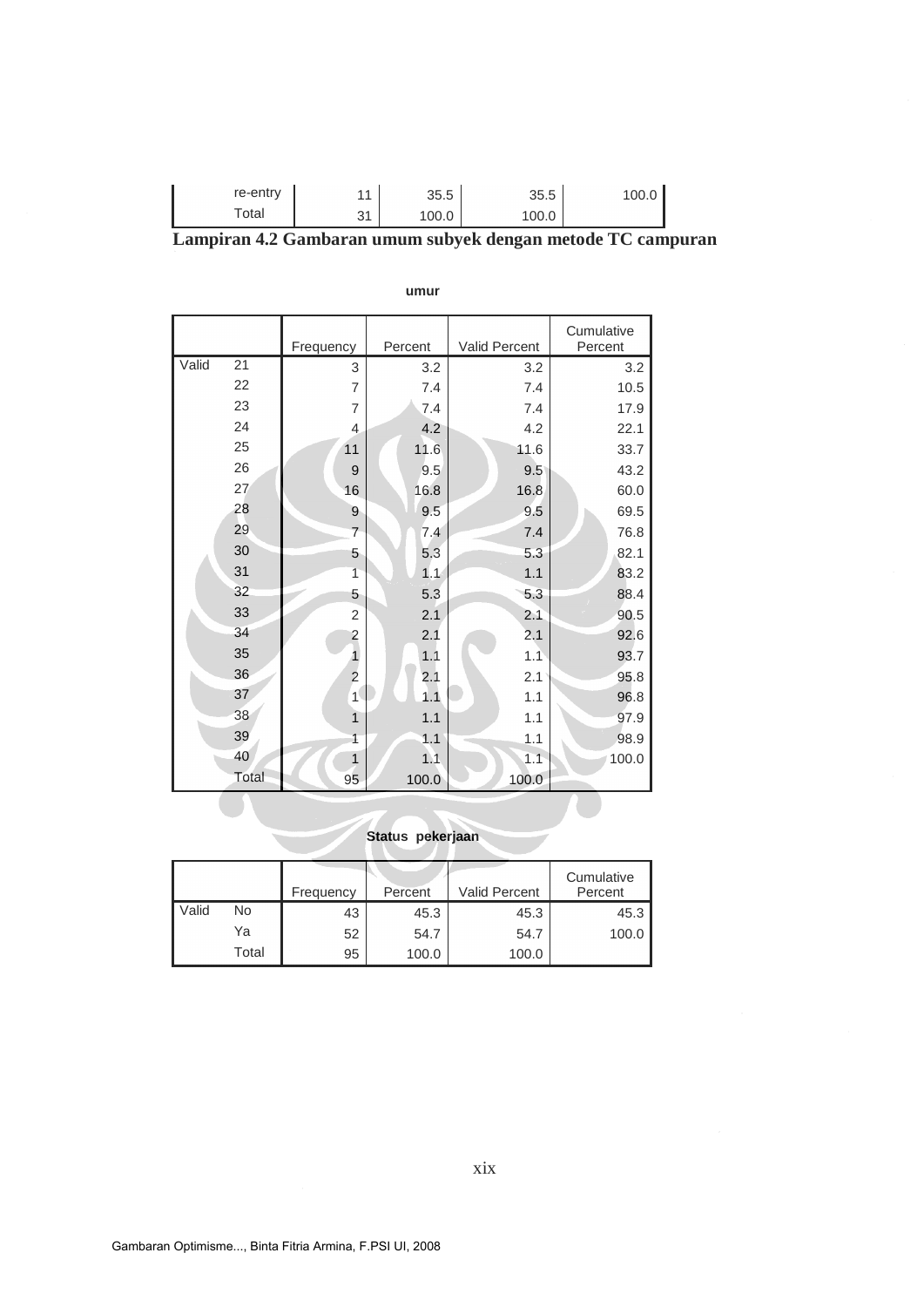#### **Pendidikan akhir**

|            |                | Frequency | Percent | <b>Valid Percent</b> | Cumulative<br>Percent |  |
|------------|----------------|-----------|---------|----------------------|-----------------------|--|
| Valid      | d <sub>3</sub> | 11        | 11.6    | 11.6                 | 11.6                  |  |
|            | s1             | 14        | 14.7    | 14.7                 | 26.3                  |  |
|            | Sd             | 1         | 1.1     | 1.1                  | 27.4                  |  |
|            | Sltp           | 1         | 1.1     | 1.1                  | 28.4                  |  |
|            | Sma            | 63        | 66.3    | 66.3                 | 94.7                  |  |
|            | Smp            | 5         | 5.3     | 5.3                  | 100.0                 |  |
|            | Total          | 95        | 100.0   | 100.0                |                       |  |
| Lama pakai |                |           |         |                      |                       |  |

|       |       | Frequency      | Percent | <b>Valid Percent</b> | Cumulative<br>Percent |
|-------|-------|----------------|---------|----------------------|-----------------------|
| Valid | 1.00  | $\overline{2}$ | 2.1     | 2.1                  | 2.1                   |
|       | 2.00  | $\overline{2}$ | 2.1     | 2.1                  | 4.2                   |
|       | 3.00  | $\overline{4}$ | 4.2     | 4.2                  | 8.4                   |
|       | 4.00  | $\overline{2}$ | 2.1     | 2.1                  | 10.5                  |
|       | 5.00  | 2              | 2.1     | 2.1                  | 12.6                  |
|       | 6.00  | 9              | 9.5     | 9.5                  | 22.1                  |
|       | 7.00  | 1              | 1.1     | 1.1                  | 23.2                  |
|       | 8.00  | 9              | 9.5     | 9.5                  | 32.6                  |
|       | 9.00  | 3              | 3.2     | 3.2                  | 35.8                  |
|       | 10.00 | 21             | 22.1    | 22.1                 | 57.9                  |
|       | 11.00 | 10             | 10.5    | 10.5                 | 68.4                  |
|       | 12.00 | 9              | 9.5     | 9.5                  | 77.9                  |
|       | 13.00 | 5              | 5.3     | 5.3                  | 83.2                  |
|       | 14.00 | 8              | 8.4     | 8.4                  | 91.6                  |
|       | 15.00 | $\mathbf{1}$   | 1.1     | 1.1                  | 92.6                  |
|       | 16.00 | $\overline{4}$ | 4.2     | 4.2                  | 96.8                  |
|       | 18.00 | $\overline{2}$ | 2.1     | 2.1                  | 98.9                  |
|       | 19.00 | 1              | 1.1     | 1.1                  | 100.0                 |
|       | Total | 95             | 100.0   | 100.0                |                       |

| Lama pakai |  |  |
|------------|--|--|
|------------|--|--|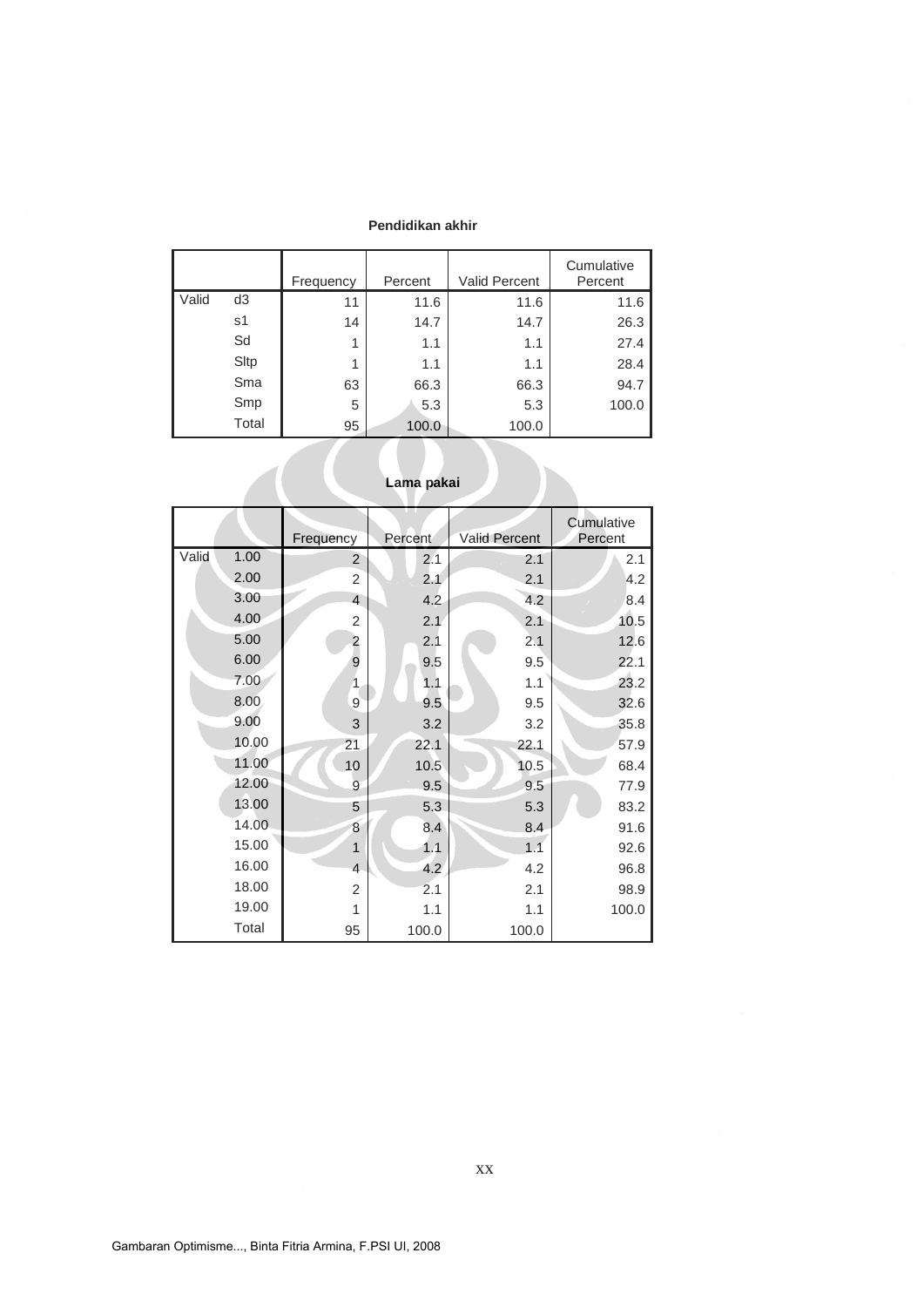|       |       | Frequency               | Percent | Valid Percent | Cumulative<br>Percent |
|-------|-------|-------------------------|---------|---------------|-----------------------|
| Valid | 1.00  | 5                       | 5.3     | 5.3           | 5.3                   |
|       | 2.00  | 10                      | 10.5    | 10.5          | 15.8                  |
|       | 3.00  | 9                       | 9.5     | 9.5           | 25.3                  |
|       | 4.00  | 8                       | 8.4     | 8.4           | 33.7                  |
|       | 5.00  | 5                       | 5.3     | 5.3           | 38.9                  |
|       | 6.00  | 8                       | 8.4     | 8.4           | 47.4                  |
|       | 7.00  | 4                       | 4.2     | 4.2           | 51.6                  |
|       | 8.00  | $\overline{\mathbf{c}}$ | 2.1     | 2.1           | 53.7                  |
|       | 9.00  | 6                       | 6.3     | 6.3           | 60.0                  |
|       | 10.00 | $\overline{2}$          | 2.1     | 2.1           | 62.1                  |
|       | 11.00 | 2                       | 2.1     | 2.1           | 64.2                  |
|       | 12.00 | 10                      | 10.5    | 10.5          | 74.7                  |
|       | 13.00 | $\overline{2}$          | 2.1     | 2.1           | 76.8                  |
|       | 14.00 | 3                       | 3.2     | 3.2           | 80.0                  |
|       | 15.00 | 3                       | 3.2     | 3.2           | 83.2                  |
|       | 17.00 | $\mathbf{1}$            | 1.1     | 1.1           | 84.2                  |
|       | 18.00 | 3                       | 3.2     | 3.2           | 87.4                  |
|       | 22.00 | $\overline{c}$          | 2.1     | 2.1           | 89.5                  |
|       | 24.00 | $\overline{4}$          | 4.2     | $4.2^{\circ}$ | 93.7                  |
|       | 26.00 | $1\sqrt{2}$             | 1.1     | 1.1           | 94.7                  |
|       | 27.00 | $\mathbf{1}$            | 1.1     | 1.1           | 95.8                  |
|       | 28.00 | $\mathbf{1}$            | 1.1     | 1.1           | 96.8                  |
|       | 30.00 | 2                       | 2.1     | 2.1           | 98.9                  |
|       | 64.00 | $\overline{1}$          | 1.1     | 1.1           | 100.0                 |
|       | Total | 95                      | 100.0   | 100.0         |                       |
|       |       |                         |         |               |                       |
|       |       |                         |         |               |                       |
|       |       |                         |         |               |                       |

**Lama berhenti**

xxi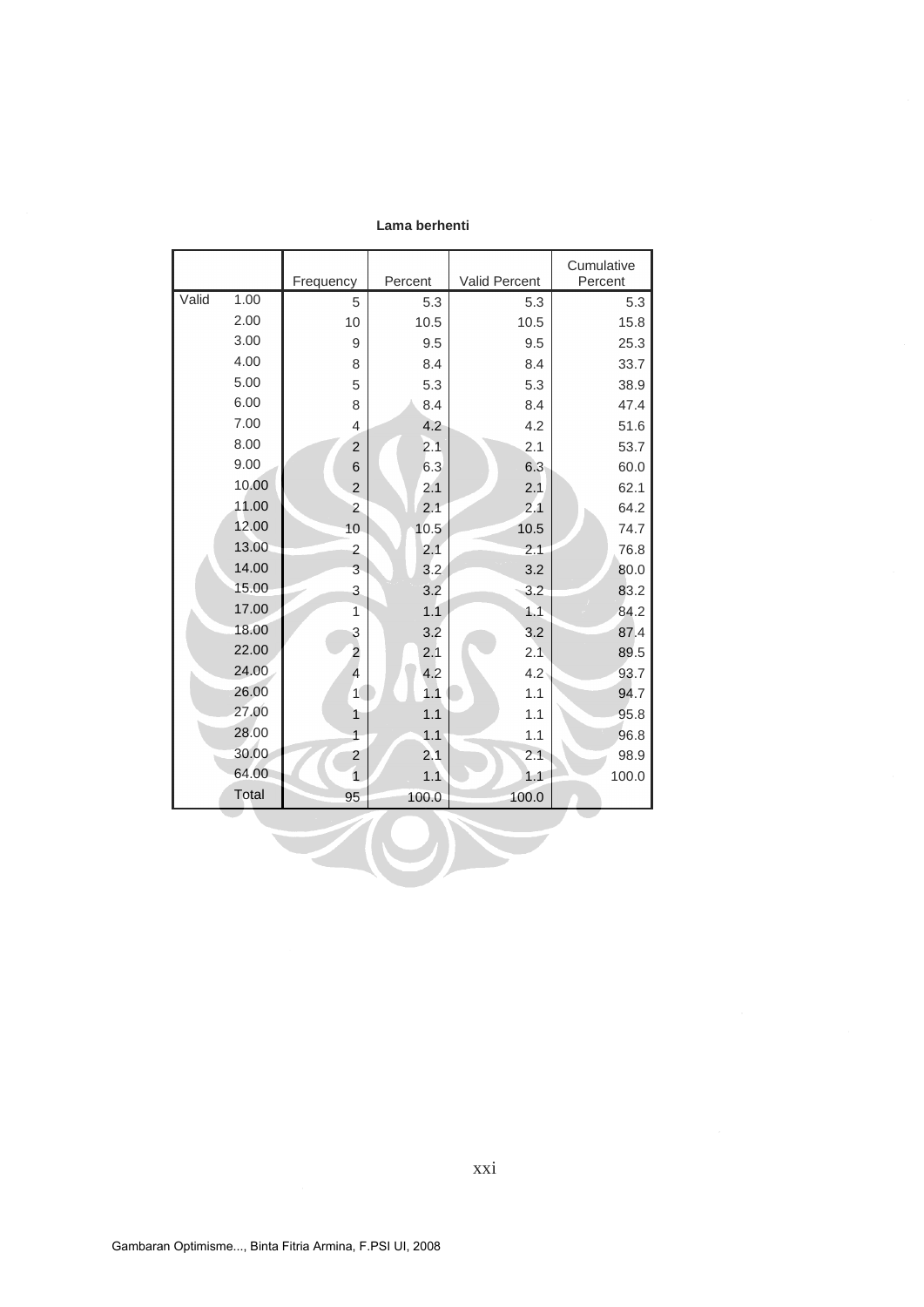|       |       | Frequency      | Percent | <b>Valid Percent</b> | Cumulative<br>Percent |
|-------|-------|----------------|---------|----------------------|-----------------------|
| Valid | 1.00  | 40             | 42.1    | 42.1                 | 42.1                  |
|       | 2.00  | 23             | 24.2    | 24.2                 | 66.3                  |
|       | 3.00  | 9              | 9.5     | 9.5                  | 75.8                  |
|       | 4.00  | 8              | 8.4     | 8.4                  | 84.2                  |
|       | 5.00  | 1              | 1.1     | 1.1                  | 85.3                  |
|       | 6.00  | 4              | 4.2     | 4.2                  | 89.5                  |
|       | 7.00  | $\overline{2}$ | 2.1     | 2.1                  | 91.6                  |
|       | 8.00  | $\overline{2}$ | 2.1     | 2.1                  | 93.7                  |
|       | 9.00  | 1              | 1.1     | 1.1                  | 94.7                  |
|       | 12.00 | 2              | 2.1     | 2.1                  | 96.8                  |
|       | 13.00 |                | 1.1     | 1.1                  | 97.9                  |
|       | 18.00 | $\overline{2}$ | 2.1     | 2.1                  | 100.0                 |
|       | Total | 95             | 100.0   | 100.0                |                       |

#### **Frekuensi masuk rehabilitasi**

**kelas**

|       |          | Frequency | Percent | <b>Valid Percent</b> | Cumulative<br>Percent |
|-------|----------|-----------|---------|----------------------|-----------------------|
| Valid | primary  | 82        | 86.3    | 86.3                 | 86.3                  |
|       | re-entry | 13        | 13.7    | 13.7                 | 100.0                 |
|       | Total    | 95        | 100.0   | 100.0                |                       |

JNU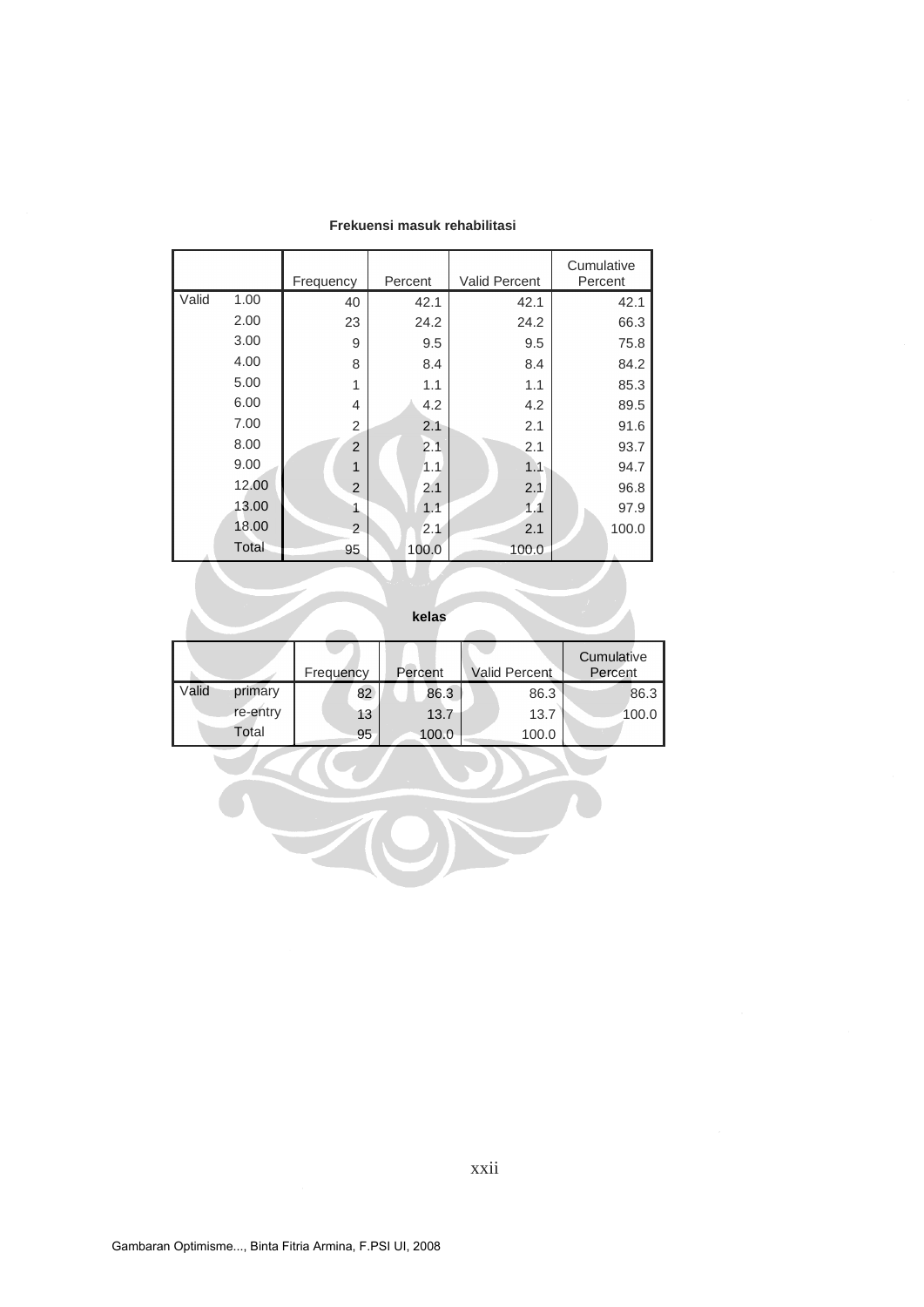### **ANALISIS UTAMA**

#### **kategoritkoptimis \* metode Crosstabulation**

Count

| Count             |               |          |             |       |
|-------------------|---------------|----------|-------------|-------|
|                   |               |          | Metode      |       |
|                   |               | tc-murni | tc-campuran | Total |
| kategoritkoptimis | pesimis       |          | 36          | 47    |
|                   | cukup optimis | 13       | 37          | 50    |
|                   | optimis       |          | 22          | 29    |
| l Total           |               | 31       | 95          | 126   |

## **kategoritkoptimis \* usia Crosstabulation**

| Count                                        |                |                |                |                |                     |                |                |                |                                |             |                |                |                |                |                |             |             |   |          |                |         |
|----------------------------------------------|----------------|----------------|----------------|----------------|---------------------|----------------|----------------|----------------|--------------------------------|-------------|----------------|----------------|----------------|----------------|----------------|-------------|-------------|---|----------|----------------|---------|
|                                              |                |                |                |                |                     |                |                |                |                                | usia        |                |                |                |                |                |             |             |   |          |                |         |
|                                              | 2              | $\overline{2}$ | $\overline{2}$ | $\overline{2}$ | 2                   | $\overline{2}$ | $\overline{2}$ | $\overline{2}$ | $\overline{2}$                 | 3           | 3              | 3              | 3              | 3              | 3              | 3           | 3           | 3 | 3        | $\overline{4}$ | Tot     |
|                                              |                | 2              | 3              | 4              | 5                   | 6              | ⇁              | 8              | 9                              | 0           | $\overline{4}$ | $\overline{2}$ | 3              | $\overline{4}$ | 5              | 6           | ⇁           | 8 | 9        | 0              | al      |
| kategoritko<br>pesi<br>ptimis<br>mis<br>cuku | $\overline{2}$ | $\overline{4}$ | 6              | $\overline{2}$ | $\overline{2}$      | 7              | 7              |                | 4                              | 5           | 2              | $\overline{2}$ | $\mathbf 0$    | $\mathbf 0$    |                | $\mathbf 0$ | $\mathbf 0$ | 4 | 1        | $\mathbf 0$    | 47      |
| р<br>opti<br>mis                             | 5              | $\overline{2}$ |                | 3              | $\overline{7}$      | 5              | 7              | 8              | $\overline{4}$                 | $\mathbf 0$ | 1              | $\Omega$       | $\overline{2}$ | 2              | $\overline{0}$ | 2           | $\mathbf 0$ | 0 | $\Omega$ | 1              | 50      |
| opti<br>mis                                  | 1              | $\overline{2}$ |                | 0              | 3                   | и              | 4              | $\Omega$       | 4                              |             | 1              | 3              | 3              | $\mathbf 0$    | и              | 0           | 1           | 0 | $\Omega$ | 1              | 29      |
| Total                                        | 8              | 8              | 8              | 5              | 1<br>$\overline{2}$ | и<br>3         | 1<br>8         |                | $\mathbf{1}$<br>$\overline{2}$ | 6           | 4              | 5              | 5              | 2              | $\overline{2}$ | 2           | 4           | и | A        | 2              | 12<br>6 |
|                                              |                |                |                |                |                     |                |                |                |                                |             |                |                |                |                |                |             |             |   |          |                |         |

#### **kategoritkoptimis \* pekerjaan Crosstabulation**

| Count             |               |    |           |       |
|-------------------|---------------|----|-----------|-------|
|                   |               |    | pekerjaan |       |
|                   |               | No | va        | Total |
| kategoritkoptimis | pesimis       | 24 | 23        | 47    |
|                   | cukup optimis | 25 | 25        | 50    |
|                   | optimis       | 10 | 19        | 29    |
| Total             |               | 59 | 67        | 126   |

### xxiii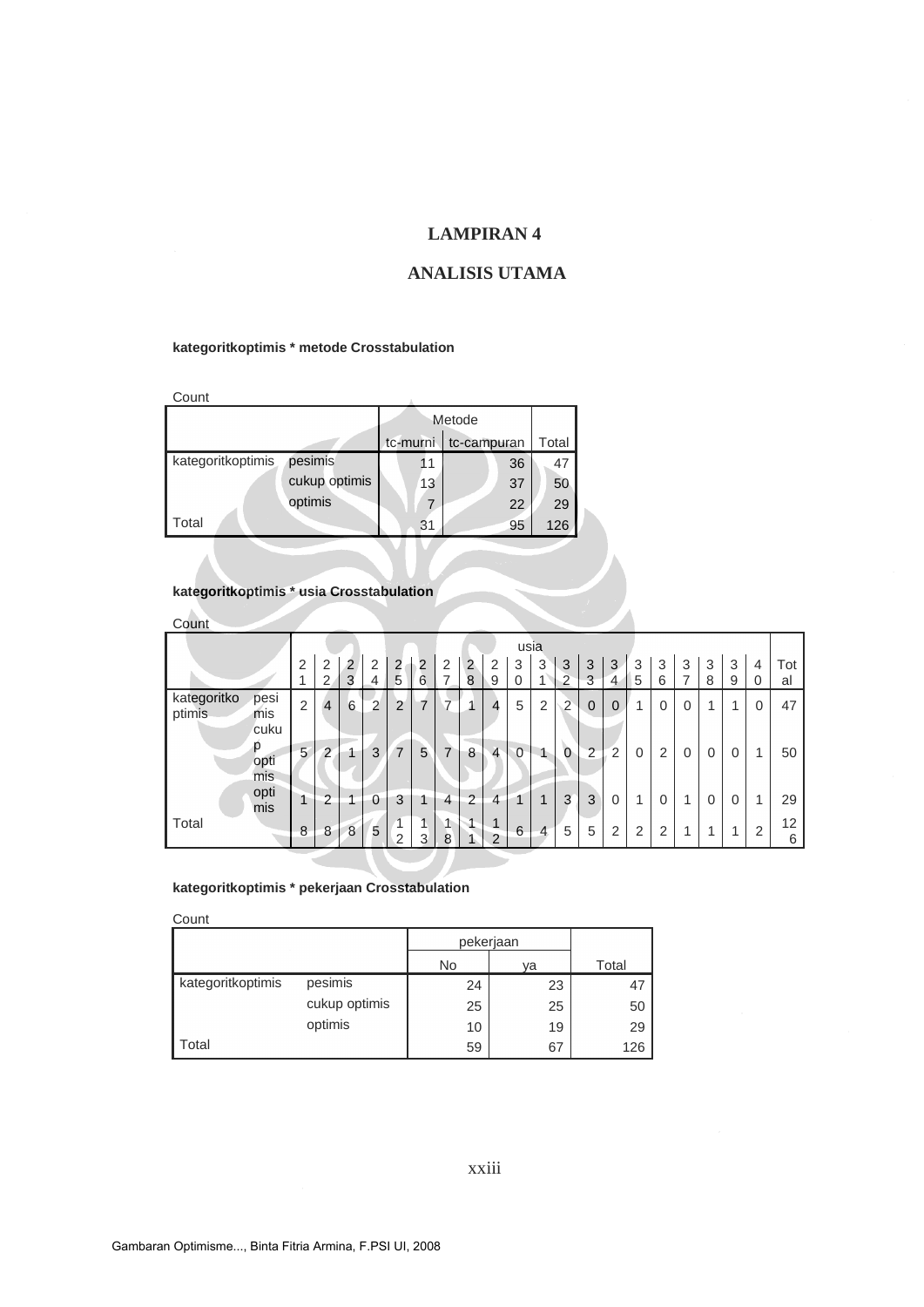#### **kategoritkoptimis \* pendidikan Crosstabulation**

| Count                        |    |    |                |          |     |                |       |
|------------------------------|----|----|----------------|----------|-----|----------------|-------|
|                              |    |    | pendidikan     |          |     |                |       |
|                              | d3 | s1 | s <sub>2</sub> | sd       | sma | smp            | Total |
| pesimis<br>kategoritkoptimis | 5  |    | 0              |          | 31  | 3              | 47    |
| cukup<br>optimis             | 6  | 10 | л              | 0        | 31  | $\overline{2}$ | 50    |
| optimis                      | 5  |    | 0              | $\Omega$ | 15  | $\overline{2}$ | 29    |
| Total                        | 16 | 24 |                |          | 77  | 7              | 126   |

### **kategoritkoptimis \* lama pakai Crosstabulation**

| Count                 |                      |                |                |                         |                |                |                |                |                |                |                |                     |                |                |                |   |   |   |          |   |     |
|-----------------------|----------------------|----------------|----------------|-------------------------|----------------|----------------|----------------|----------------|----------------|----------------|----------------|---------------------|----------------|----------------|----------------|---|---|---|----------|---|-----|
|                       |                      |                |                |                         |                |                |                |                |                |                |                | lamapakai           |                |                |                |   |   |   |          |   |     |
|                       |                      |                |                |                         |                |                |                |                |                |                |                |                     | $\overline{1}$ |                |                |   |   |   |          | 1 | Tot |
|                       |                      | 4              | 1              | $\overline{2}$          | 3              | $\overline{4}$ | 5              | 6              | 7              | 8              | 9              | $\overline{0}$      | 1              | $\overline{2}$ | 3              | 4 | 5 | 6 | 8        | 9 | al  |
| kategoritkopti<br>mis | pesim<br>is          | 4              | $\overline{0}$ | $\overline{\mathbf{A}}$ | 3              | $\overline{2}$ | 1              | 1              | $\overline{A}$ | $\overline{4}$ | 3              |                     | 4              | 6              | $\overline{2}$ | 3 | 0 | 3 | $\Omega$ | 4 | 47  |
|                       | cukup<br>optimi<br>S | $\Omega$       |                | $\overline{2}$          |                | $\Omega$       | $\overline{2}$ | $\overline{4}$ | $\mathbf{1}$   | $\overline{2}$ | 2              | и<br>$\overline{2}$ | 9              | 3              | $\overline{2}$ | 4 |   | 4 | 2        | и | 50  |
|                       | optimi<br>S          | $\overline{0}$ | $\overline{4}$ | $\mathbf 0$             | $\Omega$       | 1              | $\mathbf 0$    | 5              | $\mathbf 0$    | 3              | 2              | 6                   | $\Omega$       | 1              | $\overline{2}$ | 2 |   | 1 | и        | и | 29  |
| Total                 |                      |                | $\overline{2}$ | 3                       | $\overline{4}$ | 3              | 3              | и<br>$\Omega$  | $\overline{2}$ | 9              | $\overline{7}$ | $\overline{2}$<br>9 | 5              | D              | 6              | 9 | 2 | 5 | 3        | 3 | 126 |

#### **kategoritkoptimis \* pengalamanmskrehab Crosstabulation**

| Count             |               |    |    |    |    |   |   |                    |                |   |    |    |    |    |       |
|-------------------|---------------|----|----|----|----|---|---|--------------------|----------------|---|----|----|----|----|-------|
|                   |               |    |    |    |    |   |   | pengalamanmskrehab |                |   |    |    |    |    |       |
|                   |               |    | っ  | 3  | 4  | 5 | 6 |                    | 8              | 9 | 11 | 12 | 13 | 18 | Total |
| kategoritkoptimis | pesimis       | 21 | 10 | 3  | 6  |   |   |                    | $\overline{2}$ |   | 0  |    | 0  | и  | 47    |
|                   | cukup optimis | 20 | 14 | 5  | 3  | 0 | 4 | 2                  |                | 0 | 0  |    | 0  | ◢  | 50    |
|                   | optimis       | 10 | 6  | 4  | 3  |   |   | 0                  |                | 0 |    |    |    | 0  | 29    |
| Total             |               | 51 | 30 | 12 | 12 | 2 | 6 | 3                  | 3              |   |    | ⌒  |    | ◠  | 126   |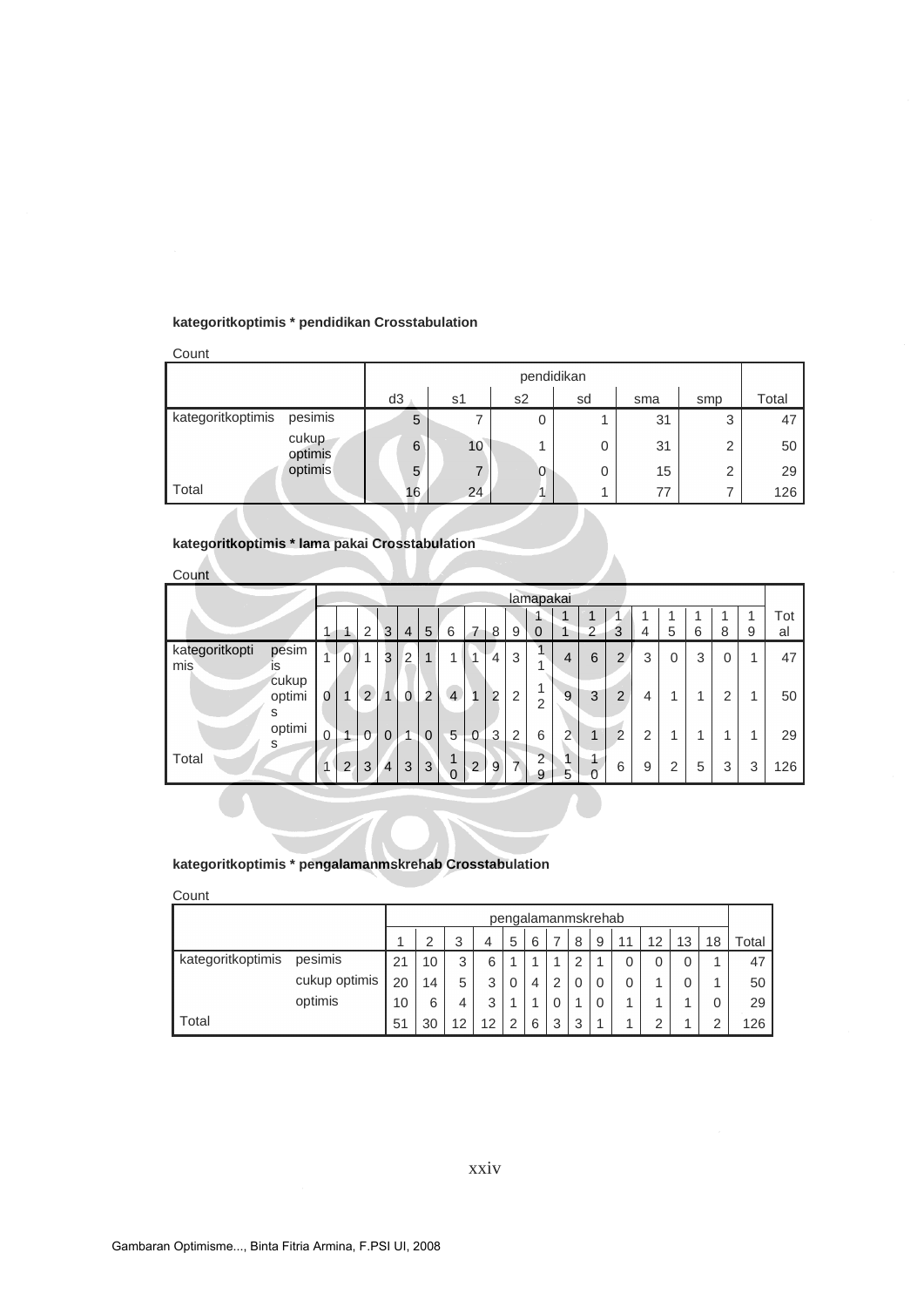## **kategoritkoptimis \* kelas Crosstabulation**

| Count             |               |         |          |       |
|-------------------|---------------|---------|----------|-------|
|                   |               | kelas   |          |       |
|                   |               | Primary | re-entry | Total |
| kategoritkoptimis | pesimis       | 37      | 10       | 47    |
|                   | cukup optimis | 43      |          | 50    |
|                   | optimis       | 22      |          | 29    |
| Total             |               | 102     | 24       | 126   |



xxv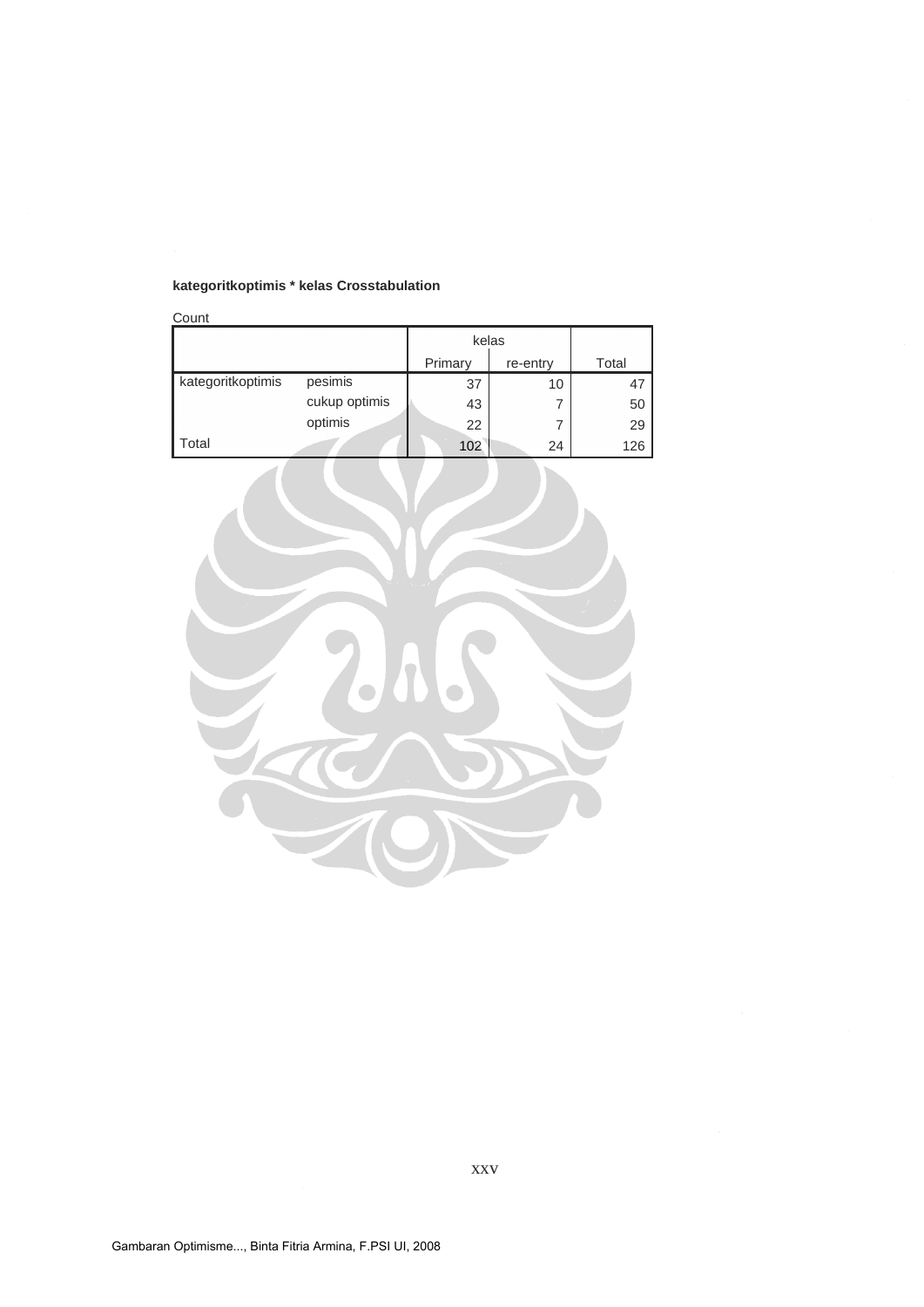### **ANALISIS TAMBAHAN**

## **Group Statistics**

| metode            |    | Mean  | Std.<br>Deviation | Std.<br>Error<br>Mean |
|-------------------|----|-------|-------------------|-----------------------|
| TCmurni<br>Skorto | 31 | 25.77 | 2.655             | .477                  |
| TC-<br>campur     | 95 | 25.20 | 3.218             | .330                  |

# **Independent Samples Test**

|         |           | Levene's<br>Test for<br>Equality of |      |      |        |         |                              |            |                 |       |
|---------|-----------|-------------------------------------|------|------|--------|---------|------------------------------|------------|-----------------|-------|
|         |           | Variances                           |      |      |        |         | t-test for Equality of Means |            |                 |       |
|         |           |                                     |      |      |        |         |                              |            |                 |       |
|         |           |                                     |      |      |        |         |                              |            | 95%             |       |
|         |           |                                     |      |      |        | Sig.    |                              |            | Confidence      |       |
|         |           |                                     |      |      |        | $(2 -$  | Mean                         | Std. Error | Interval of the |       |
|         |           | $\mathbf F$                         | Sig. |      | df     | tailed) | Difference                   | Difference | Difference      |       |
|         |           |                                     |      |      |        |         |                              |            |                 |       |
|         |           |                                     |      |      |        |         |                              |            | Lower           | Upper |
| skortot | Equal     |                                     |      |      |        |         |                              |            |                 |       |
|         | variances | 1.263                               | .263 | .898 | 124    | .371    | .574                         | .639       | $-.691$         | 1.840 |
|         | assumed   |                                     |      |      |        |         |                              |            |                 |       |
|         | Equal     |                                     |      |      |        |         |                              |            |                 |       |
|         | variances |                                     |      |      |        |         |                              |            |                 |       |
|         |           |                                     |      | .990 | 61.171 | .326    | .574                         | .580       | $-.585$         | 1.734 |
|         | not       |                                     |      |      |        |         |                              |            |                 |       |
|         | assumed   |                                     |      |      |        |         |                              |            |                 |       |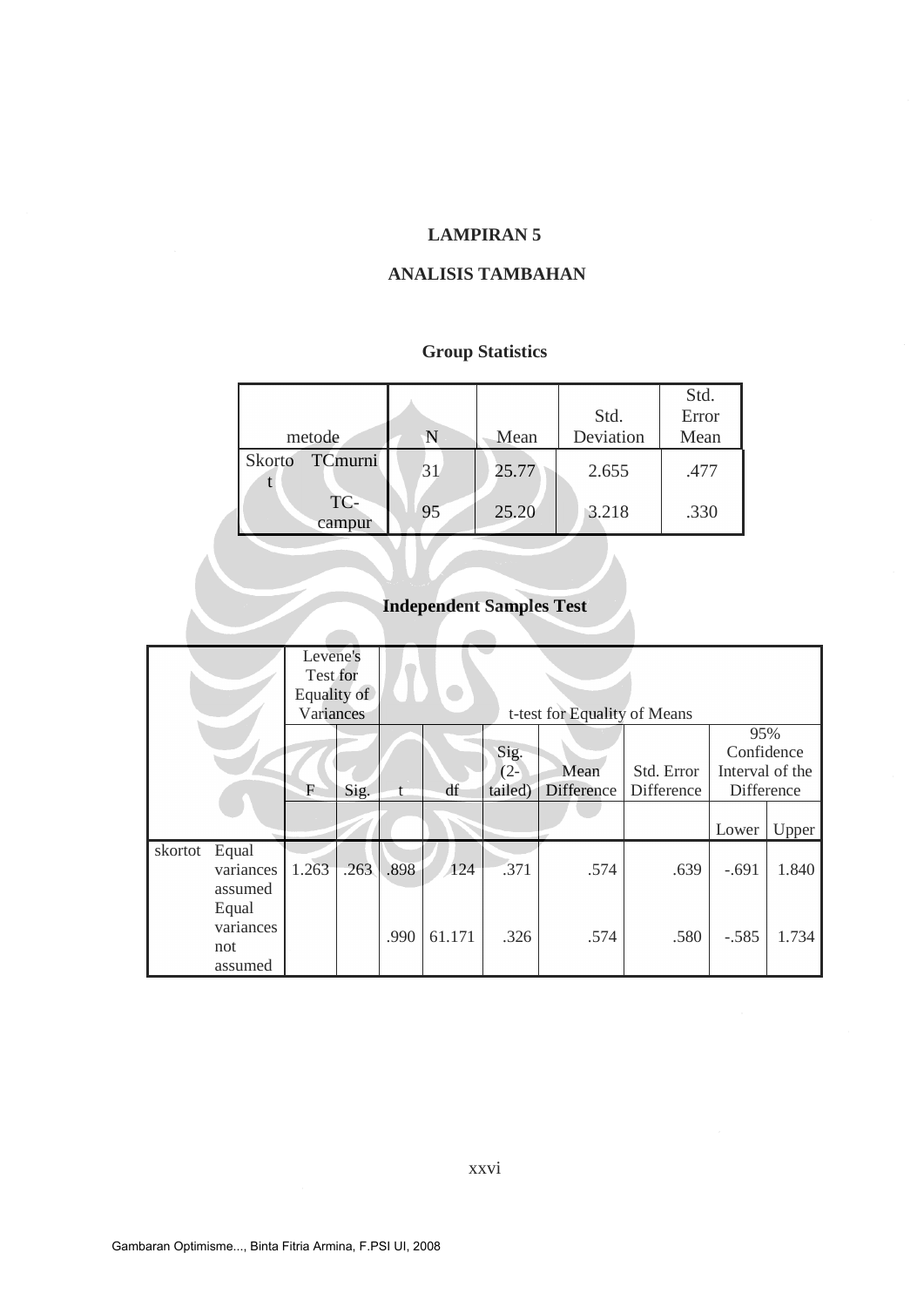# **LAMPIRAN 5 ALAT UKUR**

Selamat pagi/siang/sore/malam

Saya mahasiswa Fakultas Psikologi Universitas Indonesia yang sedang mengumpulkan informasi mengenai pendapat tentang penggunaan narkotika dan obat-obatan. Untuk itu, saya sangat mengharapkan kerja sama dan partisipasi Anda untuk mengisi kuesioner ini.

Sebelum mengerjakan, Anda diminta untuk membaca terlebih dahulu petunjuk pengisian sehingga tidak ada kekeliruan dalam mengerjakan. Dalam kuesioner ini tidak ada jawaban benar atau salah. Oleh karena itu, Anda diharapkan untuk mengisi kuesioner ini sesuai dengan keadaan Anda yang sebenarnya.

Setelah Anda selesai mengerjakan, periksalah kembali jawaban Anda agar tidak ada pernyataan yang terlewati. **Data dan identitas Anda akan terjaga kerahasiaannya**. Partisipasi Anda dalam mengisi kuesioner ini merupakan bantuan yang sangat berarti bagi saya.

Atas partisipasi dan kerja sama Anda, saya ucapkan terima kasih.

**Binta Fitri A.**

 **(0804000351)**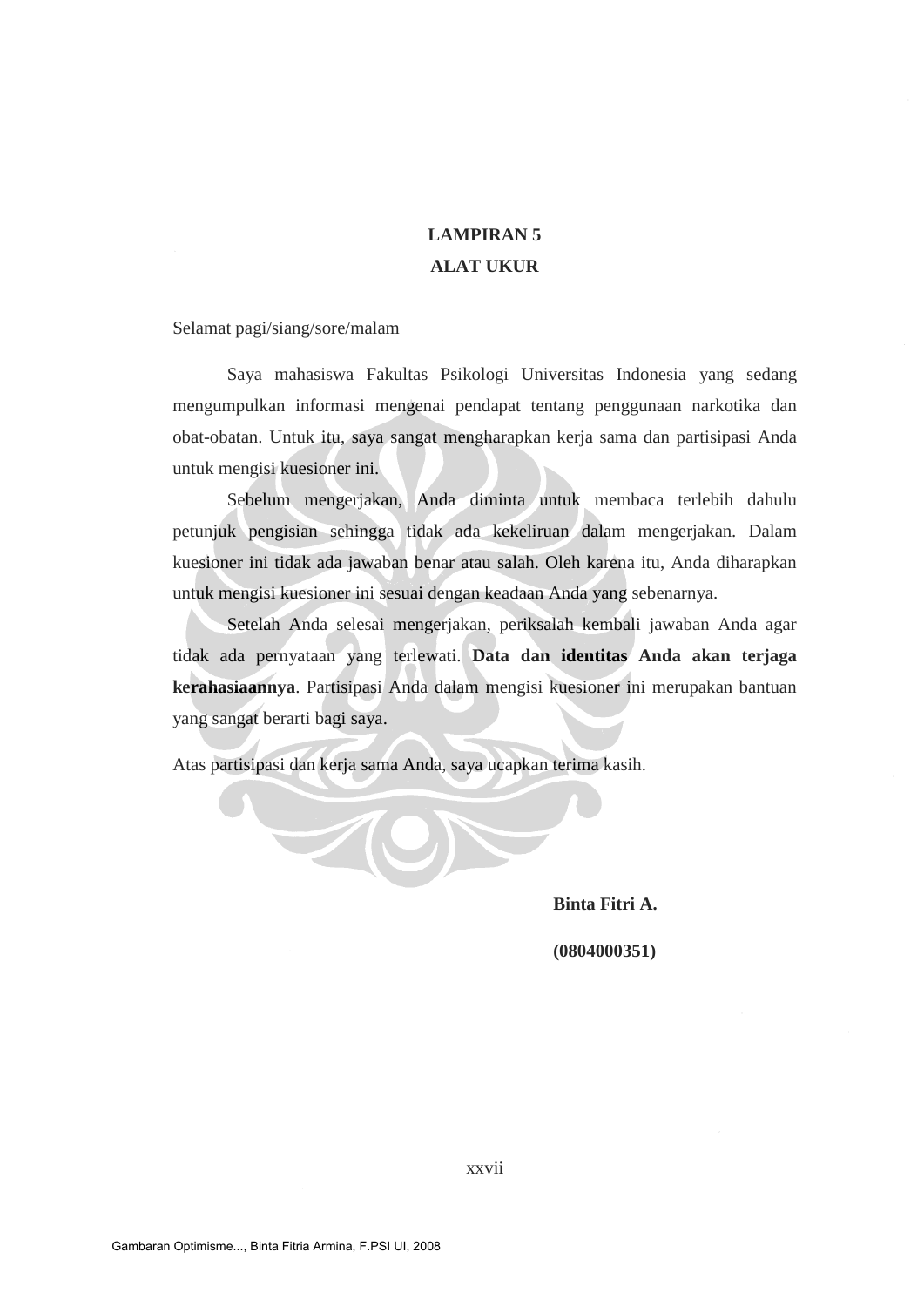### **Petunjuk Pengisian:**

Berikut ini terdapat sejumlah pernyataan yang terjadi dalam kehidupan sehari-hari. Pada setiap pernyataan, pilihlah salah satu jawaban yang paling sesuai dengan Anda, dengan ketentuan sebagai berikut:

- · Berikan tanda (√) pada kolom **STS** jika **Anda Sangat Tidak Setuju** dengan pernyataan tersebut.
- · Berikan tanda (√) pada kolom **TS** jika Anda **Tidak Setuju** dengan pernyataan tersebut.
- · Berikan tanda (√) pada kolom **ATS** jika Anda **Agak Tidak Setuju** dengan pernyataan tersebut.
- · Berikan tanda (√) pada kolom **AS** jika Anda **Agak Setuju** dengan pernyataan tersebut.
- · Berikan tanda (√) pada kolom **S** jika Anda **Setuju** dengan pernyataan tersebut.
- · Berikan tanda (√) pada kolom **SS** jika Anda **Sangat Setuju** dengan dengan pernyataan tersebut.

#### **Contoh :**

| Pernyataan                      | <b>STS</b> | TS. | <b>ATS</b> | <b>AS</b> |  |
|---------------------------------|------------|-----|------------|-----------|--|
| Membaca buku merupakan hal yang |            |     |            |           |  |
| menyenangkan bagi saya          |            |     |            |           |  |
|                                 |            |     |            |           |  |

Jawaban di atas menandakan bahwa Anda **Sangat Setuju** dengan pernyataan tersebut.

Jika Anda ingin mengganti jawaban berikan tanda (-) pada jawaban sebelumnya dan berikan tanda (**√**) pada jawaban yang Anda inginkan.

| Pernyataan                      | <b>STS</b> | TS | <b>ATS</b> | <b>AS</b> |  |
|---------------------------------|------------|----|------------|-----------|--|
| Membaca buku merupakan hal yang |            |    |            |           |  |
| menyenangkan bagi saya          |            |    |            |           |  |

**Selamat Mengerjakan!**

#### xxviii